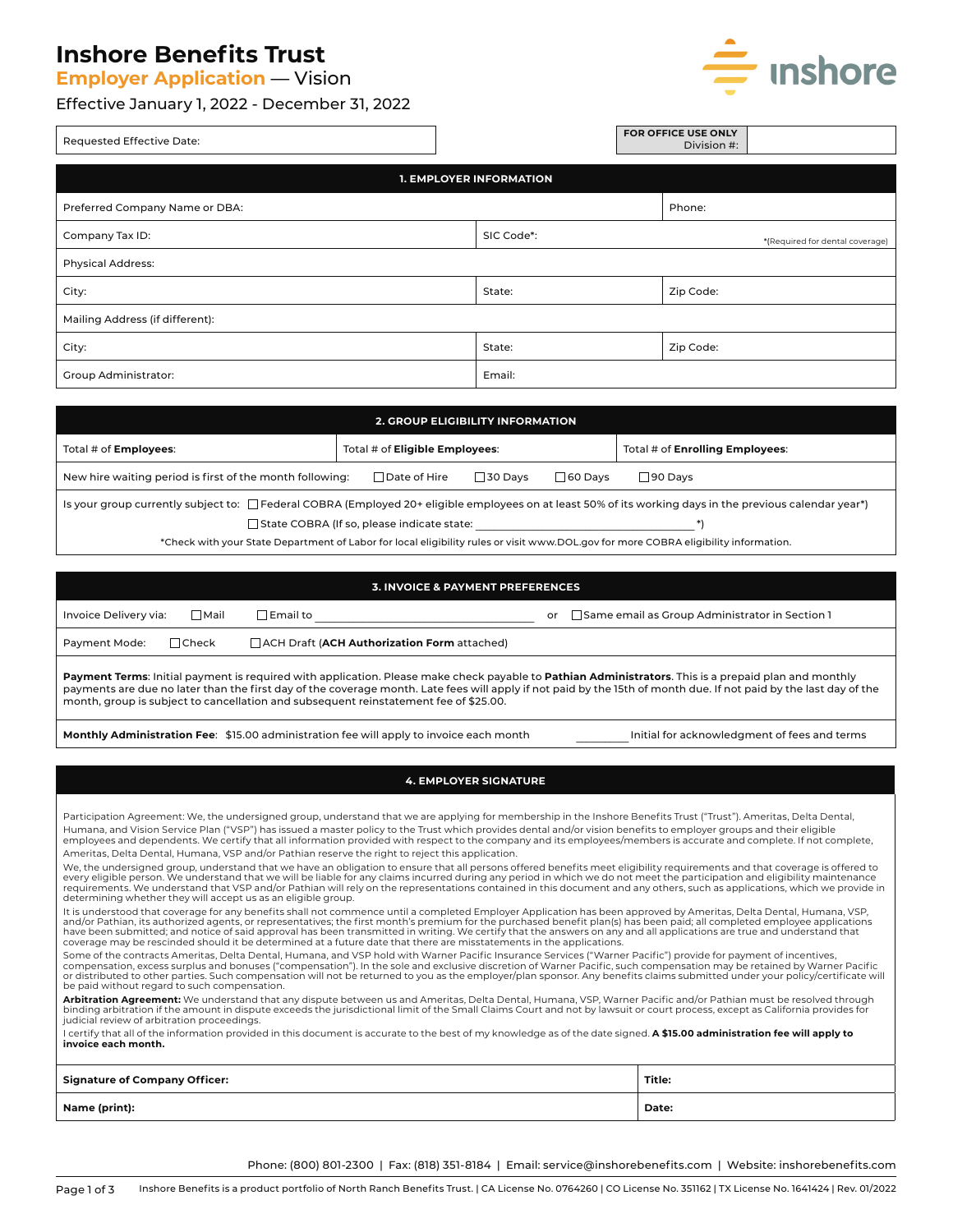## **Inshore Benefits Trust**

**Employer Application** — Vision

Effective January 1, 2022 - December 31, 2022

# · **Inshore**

### **5. VISION COVERAGE SELECTION**

### **EMPLOYER SPONSORED VISION SERVICE PLAN**



| Rates Effective January 1, 2022 through December 31, 2022.                                                              |                                                                                                                                                                                                                                                                                                                                                                                                                                                                                                                                                                          |                         |                                           |                    |
|-------------------------------------------------------------------------------------------------------------------------|--------------------------------------------------------------------------------------------------------------------------------------------------------------------------------------------------------------------------------------------------------------------------------------------------------------------------------------------------------------------------------------------------------------------------------------------------------------------------------------------------------------------------------------------------------------------------|-------------------------|-------------------------------------------|--------------------|
| <b>Choose ONE Plan</b>                                                                                                  | <b>Plan Name</b>                                                                                                                                                                                                                                                                                                                                                                                                                                                                                                                                                         | <b>Employee</b><br>Only | $EE + 1$ or<br><b>Employee + Children</b> | <b>EE + Family</b> |
| $\Box$ Plan # 0080                                                                                                      | Choice A   \$0   12/24/24                                                                                                                                                                                                                                                                                                                                                                                                                                                                                                                                                | \$7.93                  | \$13.03                                   | \$20.97            |
| $\Box$ Plan # 0081                                                                                                      | Choice B   \$0   12/12/24                                                                                                                                                                                                                                                                                                                                                                                                                                                                                                                                                | \$11.12                 | \$16.92                                   | \$27.28            |
| Plan # 0093                                                                                                             | Choice B   \$10/\$25   12/12/24                                                                                                                                                                                                                                                                                                                                                                                                                                                                                                                                          | \$9.30                  | \$15.89                                   | \$23.94            |
| $\Box$ Plan # 0094                                                                                                      | Choice C   \$10/\$25   12/12/12                                                                                                                                                                                                                                                                                                                                                                                                                                                                                                                                          | \$11.29                 | \$19.89                                   | \$30.37            |
| $\Box$ Plan # 0001                                                                                                      | Signature B   \$10   12/12/24                                                                                                                                                                                                                                                                                                                                                                                                                                                                                                                                            | \$13.75                 | \$20.68                                   | \$33.32            |
| □ Plan # 0090                                                                                                           | Signature B   \$10/\$25   12/12/24                                                                                                                                                                                                                                                                                                                                                                                                                                                                                                                                       | \$10.63                 | \$18.56                                   | \$28.25            |
| $\Box$ Plan # 0068                                                                                                      | Signature C   \$10   12/12/12                                                                                                                                                                                                                                                                                                                                                                                                                                                                                                                                            | \$16.79                 | \$25.24                                   | \$40.65            |
| $\Box$ Plan # 0091                                                                                                      | Signature C   \$10/\$25   12/12/12                                                                                                                                                                                                                                                                                                                                                                                                                                                                                                                                       | \$13.03                 | \$23.36                                   | \$35.96            |
| $\Box$ Plan # 0069                                                                                                      | Signature C   \$25   12/12/12                                                                                                                                                                                                                                                                                                                                                                                                                                                                                                                                            | \$13.27                 | \$20.19                                   | \$32.50            |
| <b>Employer Sponsored VSP</b><br><b>Participation Requirements:</b><br>Minimum of 3 enrolled<br>employees at all times. | The employer must choose one of the following participation options:<br>$\Box$ Option 1 – VSP participation and contribution matches employer-sponsored medical plan participation exactly<br>$\Box$ Option 2 – VSP participation and contribution matches employer-sponsored dental plan participation exactly<br>$\Box$ Option 3 — VSP participation is 100% employer paid, and all eligible employees and all eligible dependents are enrolled<br>$\Box$ Option 4 – VSP participation is 100% employer paid and all eligible employees and no dependents are enrolled |                         |                                           |                    |

| <b>VOLUNTARY VISION SERVICE PLAN</b>                                                                                            |                                 |                         |                                           |             |
|---------------------------------------------------------------------------------------------------------------------------------|---------------------------------|-------------------------|-------------------------------------------|-------------|
| Rates Effective January 1, 2022 through December 31, 2022.                                                                      |                                 |                         |                                           |             |
| <b>Choose ONE Plan</b>                                                                                                          | <b>Plan Name</b>                | <b>Employee</b><br>Only | $EE + 1$ or<br><b>Employee + Children</b> | EE + Family |
| □ Plan # 0003                                                                                                                   | Choice A   \$15/\$30   12/24/24 | \$8.55                  | \$13.34                                   | \$20.87     |
| □ Plan # 0026                                                                                                                   | Choice B   \$10/\$20   12/12/24 | \$11.12                 | \$19.42                                   | \$29.54     |
| □ Plan # 0027                                                                                                                   | Choice C   \$10/\$20   12/12/12 | \$13.28                 | \$23.75                                   | \$36.50     |
| □Plan # 0029                                                                                                                    | Signature C   \$25   12/12/12   | \$15.57                 | \$28.33                                   | \$43.87     |
| Voluntary VSP Participation Requirements: Minimum of 1 enrolled employee at all times. Employer contribution can be 0% to 100%. |                                 |                         |                                           |             |

All VSP plans are only available to groups headquartered in one of the following states: CA, CO, GA, IA, IL, IN, KS, MI, MN, MO, NC, NJ, NV, OH, OK, SC, TN, TX, and WV. Employees can live in any state, excluding FL.

**ALL VISION ELIGIBILITY:** Eligible employees must enroll at initial enrollment, or within 30 days of a Qualifying Event. Eligible employees declining dependent coverage **cannot enroll their dependents at a later time** unless the dependents show proof of loss of prior coverage. An eligible dependent is an employee's spouse/domestic partner and any child of the enrolled applicant or spouse/domestic partner who is under age 26. It is the employee's responsibility to inform the group administrator of any change in<br>status of his/her dependents. Dependent childre

Phone: (800) 801-2300 | Fax: (818) 351-8184 | Email: service@inshorebenefits.com | Website: inshorebenefits.com